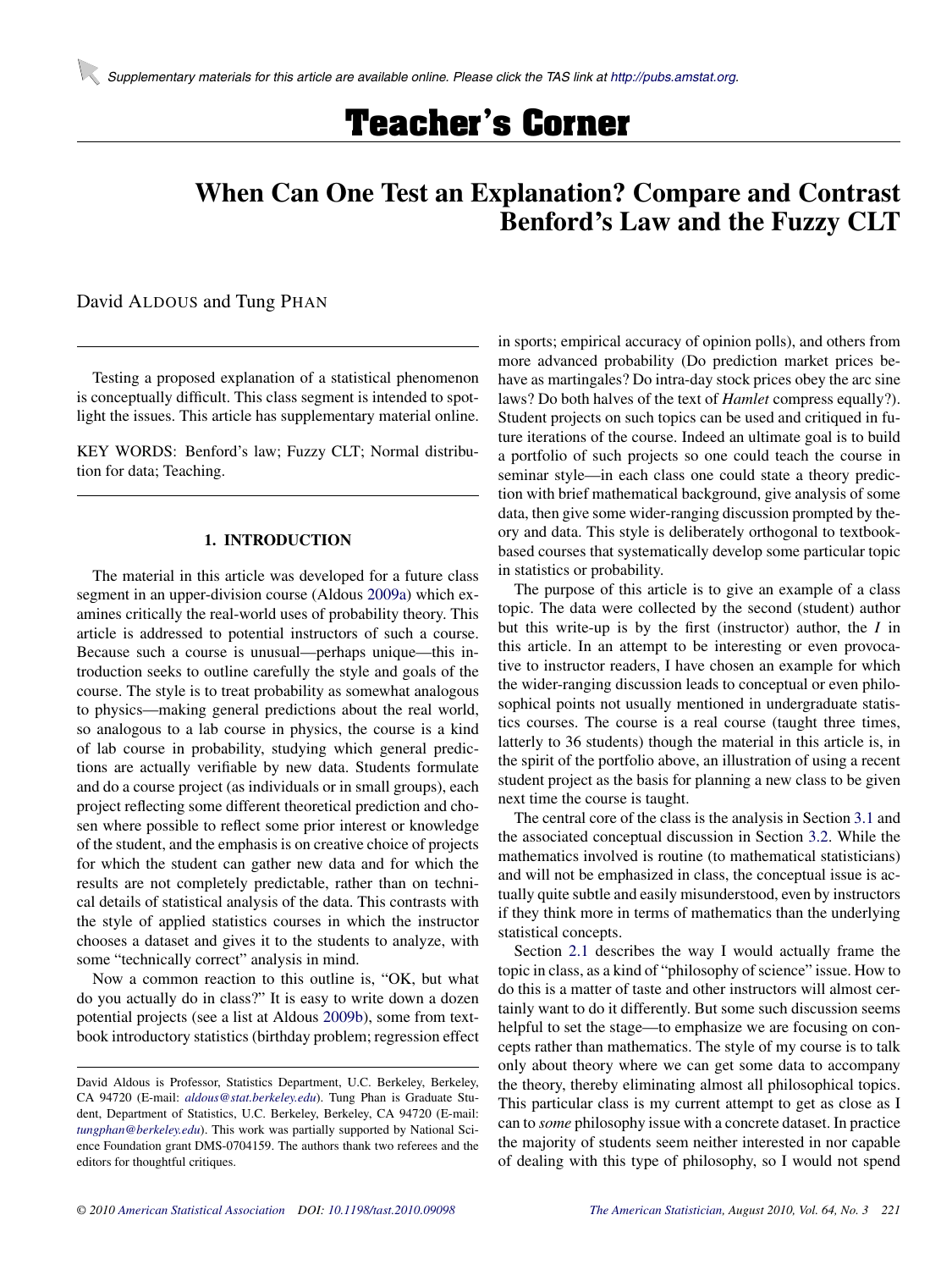<span id="page-1-0"></span>much time on it in class, instead inviting interested students to chat in office hours, and this could lead to formulating some project of interest to the individual student.

In contrast, I do view the conceptual issues in Section [3.2](#page-3-0) as important—why did we do the analysis this way instead of mindlessly plugging into a chi-squared test of significance? Most undergraduate statistics courses ignore such issues; a few with philosophical bent discuss them but with hypothetical or trite examples. A recurrent theme of the course (done in different contexts in other classes) is to treat such issues seriously within analysis of concrete data. Other classes in the course deal with the widespread misuse of tests of significance in the scientific literature, and with the justifiability of treating an observed dataset (e.g., exam scores) as if it were iid samples from an unknown distribution, and this class makes references to such discussions.

In the remainder of the article I distinguish between "what I say in class" (Sections 2.1, [3.1,](#page-2-0) and [4.1;](#page-4-0) really "what I plan to say in class," but maintaining a future tense is distracting), and "notes for instructors," the latter including this introductory section. Note that the class ends with a suggested student project, which is very deliberate: I try to talk only about topics which are amenable to student projects.

## **2. FRAMING A QUESTION**

#### **2.1 What I Say in Class**

The goal of today's class is to compare and contrast the "testability" of two explanations of two different phenomena.

# *The Fuzzy CLT*

The Normal approximation for the probability distribution of quantities that are explicitly modeled as sums or averages of random variables is uncontroversial. The Normal approximation for observed data has always been a much more delicate issue:

Everyone believes in the [Normal] law of errors: the mathematicians, because they think it is an experimental fact; and the experimenters, because they suppose it is a theorem of mathematics. *Oft-quoted remark, attributed by Poincaré to Gabriel Lippmann*.

Indeed there is a curious inconsistency between what many freshman textbooks *say* and what they *do* in exercises and examples regarding this issue, as I will illustrate at the end of the class (Section [4.1](#page-4-0) of this article). One view is expressed in folklore as

The *"fuzzy" central limit theorem* says that data which are influenced by many small and unrelated random effects are approximately Normally distributed.

(This particular phrasing copied from Triola [1998,](#page-6-0) p. 260.) Suppose we specify some type of data (e.g., biometric or observational errors in astronomy or product quality), examine a large collection of datasets, and find empirically that most such datasets do follow approximately a Normal curve. One could imagine many possible explanations of this finding.

*Question*: Is it possible, in principle and/or in practice, to empirically test whether the fuzzy CLT gives *a correct explanation* of empirically observed approximately Normal distributions for specific types of data?

Benford's law is the assertion that within a large dataset of positive numerical data which has a *large spread on a logarithmic scale*, the relative frequencies of leading digits  $i =$ 1*,* 2*,...,* 9 will approximately follow the *Benford distribution*

$$
b_i = \log_{10}(i + 1) - \log_{10} i.
$$

Like the birthday paradox, this is memorable because it is initially counterintuitive. Also like the birthday paradox, there is a simple and standard explanation.

(Note to instructors. At this point I relate what I regard as the "simple and standard explanation," indicated in Section [3.3.](#page-4-0) This explanation is expressed very clearly and with very helpful graphics by Fewster [\(2009\)](#page-6-0) and in the Wikipedia article Wikipedia: Benford's law [\(2009\)](#page-6-0), and in class I show the graphics from one of those sources.)

This explanation explicitly uses the *large spread on a logarithmic scale* assumption, of which a quantification will be given later in this class (Section [3.1](#page-2-0) of this article). As before (with the fuzzy CLT), suppose we specify some type of data (e.g., financial or geophysical or socioeconomic), examine a large collection of datasets, and find empirically that most such datasets do follow approximately Benford's law. As before one can imagine other possible explanations (indeed, some are mentioned in the article by Fewster [2009](#page-6-0) and in Wikipedia: Benford's law [2009\)](#page-6-0).

*Question*: Is it possible, in principle and/or in practice, to empirically test whether "large spread on a logarithmic scale" gives *a correct explanation* of empirically observed approximately Benford distributions for specific types of data?

#### *Analogy With Clinical Trials*

Statisticians know how to test whether a particular new drug is more effective than a particular old drug in curing a particular disease: set up a randomized clinical trial, assessed doubleblind. Such trials answer the empirical question "Is it more effective?" After obtaining a positive answer, one might propose several different hypotheses about the physiological process making it more effective. Are any of these hypotheses correct? Well, you would have to do some *different* experiments, tailored to the specific hypotheses, to answer that question.

As a rough analogy, we are assuming a collection of datasets has passed an empirical test: most are approximately Normal/Benford. Are the proposed explanations correct? To answer that question, you need some test tailored to the specific proposed explanation.

#### *How Can We Try to Answer the Questions?*

I presented the two phenomena in parallel to emphasize similarities, but my main purpose in this class is to point out a difference. If "large spread on a logarithmic scale" were a correct explanation of the occurrence of the Benford distribution, one would expect datasets with larger spread to tend to have distributions closer to the Benford distribution, after accounting for finite-sample effects. So it is a "falsifiable hypothesis." Within any given collection of datasets, for each dataset we can just measure "spread" via some statistic, and measure "closeness to Benford" via some statistic. The hypothesis predicts some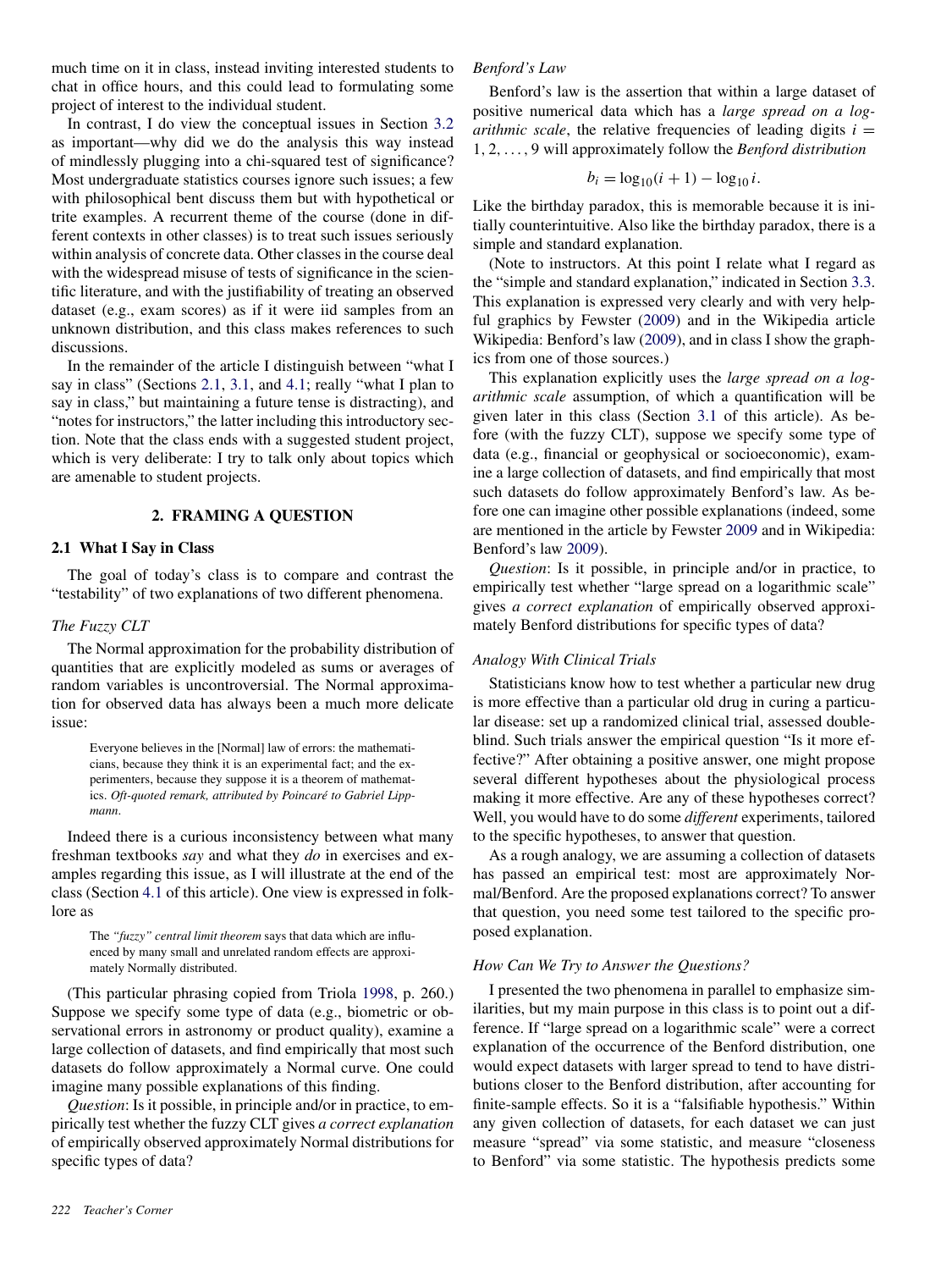<span id="page-2-0"></span>substantial association between these two statistics: if we do not see the predicted effect, then the purported explanation is just wrong, for this collection at least. That is the kind of a statistical analysis we shall do in a moment (Section 3.1 of this article).

In contrast, to repeat such analysis for the fuzzy CLT one would need a quantitative measurement of how close a given dataset comes to satisfying the assumption "influenced by many small and unrelated random effects." But this is just impossible to do—at any rate, I cannot imagine any way of doing this for the kind of datasets typically presumed to be approximately Normal, as we will see later. But let us first study some data in the Benford's law setting.

#### **2.2 Note to Instructors on Preceding Material**

Obviously I am touching upon a topic in the philosophy of science—in saying the phrase "falsifiable hypothesis" I am referring to the popularized Popperian view that to count as "scientific" a proposed theory must be falsifiable. I am well aware that most academic philosophers of science regard the popularized Popperian view as naively simplistic. But my purpose is not to summarize a debate within the philosophy of science, but simply to choose *some* philosophical methodology I can work with, and can get to a bottom line. One explanation is falsifiable and the other is not.

The analogy with clinical trials is just a superficial analogy to illustrate the distinction between studying "what happens" and "why it happens." It gets used later (Section [4.2\)](#page-5-0) in the context of a *protocol*; students know that clinical trials follow some prespecified protocol, so should one analogously prespecify a protocol to gather data to test some general theory prediction?

## **3. ANALYSIS OF SOME BENFORD DISTRIBUTION DATA**

#### **3.1 What I Say in Class**

As a student project, Tung Phan studied a collection of 18 datasets (listed in online supplemental material). As just outlined, we will calculate two summary statistics for each dataset:

- *R* measures spread (on a log scale).
- *D* measures difference between observed distribution and Benford distribution.

Now (note to instructors: at this point in teaching a class I attempt to lower my voice in a theatrical manner and glance toward the open door of the classroom) academic statisticians with an interest in methodology may spend their careers debating the optimal choice of such statistics, but the boring truth is that if you have a lot of data and you are looking for a substantial effect which actually exists, then any sensible method will find it. So we are just going to make choices of convenience and simplicity. For spread let us choose log interquartile range:

 $R = \log(Q_3/Q_1)$  where  $Q_1$  and  $Q_3$  are the lower and upper quartiles.

To measure the distance between a probability distribution  $\mathbf{p} = (p_i, 1 \leq i \leq 9)$  and the Benford distribution  $(b_i)$  we use mean squared relative error

$$
D(\mathbf{p}) = \sum_{i=1}^{9} b_i \left(\frac{p_i}{b_i} - 1\right)^2.
$$

Thus if the ratios  $p_i/b_i$  were all around 1.2 or 0.8, then *D* would be around  $0.2^2 = 0.04$ . We could have used  $D^{1/2}$  or any other "distance" measure, but *D* has a mathematically nice feature we will see below. If we follow the tradition (note to instructor: see Section [3.2](#page-3-0) for what I say here) of regarding a dataset with *n* entries as *n* independent random samples from some unknown distribution **q**, and calculate *D* using the observed relative frequencies **p**, then the observed statistic  $D(\mathbf{p})$  will be a biased estimator of the "true" unknown distance  $D(q)$ . A calculation of the kind you learn in mathematical statistics courses (see Note 6 below) shows that when **q** is close to the Benford distribution and *n* is large, then

$$
D(\mathbf{p}) - 8/n
$$
 is an approximately unbiased estimator  
of  $D(\mathbf{q})$  with standard error approximately  $4/n$  (1)

(the simplicity of these formulas being the mathematically nice feature of the statistic *D*).

So in Figure 1 we show, for each dataset, the value of *R* and the notional "confidence interval"  $[D(\mathbf{p}) - 12/n, D(\mathbf{p}) - 4/n]$ representing approximately  $\pm 1$  standard error around the estimate of *D*. Visually, Figure 1 is consistent with the prediction of the "large spread" explanation of Benford's law, and not much would be gained by attempting a more quantitative conclusion, which is hardly justifiable with haphazardly collected datasets.



Figure 1. The relation between spread and closeness to Benford in 18 datasets. The online version of this figure is in color.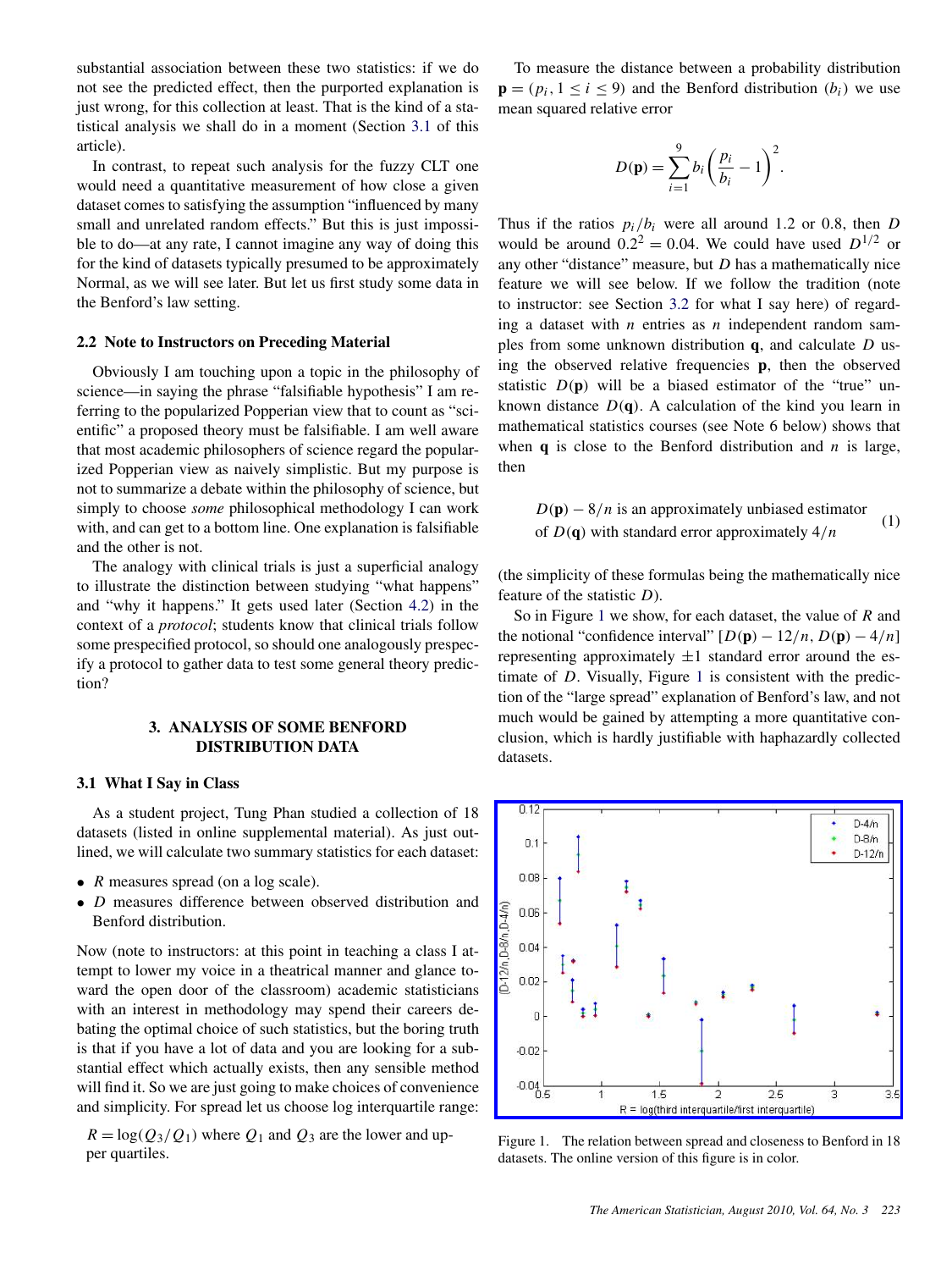## <span id="page-3-0"></span>*Conclusion*

On a small stage (18 datasets) we have checked a theoretical prediction: not just the literal assertion of Benford's law—that in a dataset with large spread on a logarithmic scale, the relative frequencies of leading digits will approximately follow the Benford distribution—but the rather more specific prediction that "distance from Benford" should decrease as that spread increases.

In one sense it is not surprising this works out. But the background point is that we *do not* know how to formulate and check any analogous prediction for the Normal approximation for data, and in that light our Benford analysis is perhaps noteworthy.

Recalling the data were collected as an undergraduate course project, we judge it a success. Of course a professional statistician might be expected to do rather more: to follow a stricter protocol (Section [4.2\)](#page-5-0) for choosing datasets, to get more datasets, to investigate whether different types of data showed better or worse fits, and to think more carefully about possible alternative summary statistics to *R* and *D*.

#### **3.2 Notes to Instructors**

Implicit in the above are conceptual issues that are actually quite subtle and easily misunderstood, even by instructors. I explain here for instructors, relating where relevant what I say in class.

1. Of course, what to say in class depends on what you think the students understand and misunderstand from previous courses. A disheartening way to find out is to ask the question

(\*) *Given one sample*  $U_1$  *from* Uniform[0, T] *with unknown T , write down a 50% CI for T*

which few students can answer with any self-assurance, because (I guess) repeated exposure to symbolism of the type  $\hat{\mu} \pm 2\hat{\sigma}/\sqrt{n}$  beloved by authors of mathematical statistics textbooks has overwritten the actual concept of a CI in their minds. The instructor needs to remind them what a CI is, and that it depends on assumptions whose validity one needs to consider (recall (\*) arises in the Doomsday argument, discussed in another class, an extreme case of dubious validity of assumptions!).

2. The tradition (which we invoked to calculate a confidence interval for each dataset) of regarding a dataset with *n* entries as *n* independent random samples from some unknown distribution is, in many contexts, hard to justify. This is the topic of another class in the course; let me summarize here what I say in the other class.

(i) Some statisticians act (without explicitly asserting this as a general principle) as if any dataset (e.g., exam scores from a class of students) can be analyzed as if it were iid from some unknown distribution, unless there is some particular reason not to do so. Other statisticians more explicitly assert that one should not do so without positive justification.

(ii) I take an intermediate view: that without positive justification

(a) it is incorrect to suggest that calculated CIs or *p*values are "objectively true" in the conclusion of a study;

(b) but having some indication of the uncertainty attached to an estimate is in practice often preferable to the alternatives, which are to regard the estimate as exact or to ignore it completely—just remember that the measure of uncertainty is itself uncertain. Everyday life requires decisions under uncertainties which are almost never mathematically quantifiable, but we survive using more intuitive degrees of confidence.

In this class, I remind students of that discussion, show the titles of the 18 datasets in the study to illustrate we are in the "no positive justification" context, so that the "notional CIs" shown in Figure [1](#page-2-0) should be regarded only as rough indications of the distance between the distribution in each dataset and the Benford distribution.

3. Another class discusses the misuse and misinterpretation of tests of significance—it is fun to do this with reference to the recent polemical book of Ziliak and McCloskey [\(2008\)](#page-6-0). Again, let me summarize here what I say in the other class (and textbooks say, but too often forgotten by students).

(i) There is certainly a list of textbook settings where tests of significance are appropriate (randomized controlled experiments, etc.).

(ii) A test of significance addresses some very specific question such as "Can we be sure beyond reasonable doubt that the size of a certain effect is not exactly zero?"; this is often not the relevant question. It is often more relevant to study the size of effect.

(iii) Often the null hypothesis is conceptually not plausible, in which case a test of significance is merely an exercise in finding out whether you can "knock down a straw man."

(iv) A test of significance assumes some particular probability model for the data under the null hypothesis; often the particular probability model is not plausible.

(v) With a small amount of data a big effect will not be detected as statistically significant; with a large amount of data a small effect will be detected as statistically significant.

In class I point out how much of this applies to the present setting. There is no reason to believe Benford is exactly true for any particular dataset. The entries in our datasets are complete lists, neither random samples nor arising from some underlying random mechanism we might plausibly model. A list of 18 *p*-values, from the chi-squared test of fit to the Benford distribution for each dataset, would be essentially meaningless—the widely varying width of the CIs in Figure [1](#page-2-0) reflects widely varying sizes of the datasets, so the implied statistical significance or nonsignificance of *p*values would mostly reflect size of dataset.

4. The real logical point (too hard to convey effectively in class, I suspect) is that there is no direct connection between the two issues

(a) given two probability distributions (either theoretical, or empirical data without any consideration of randomness), calculate some measure of distance between the distributions;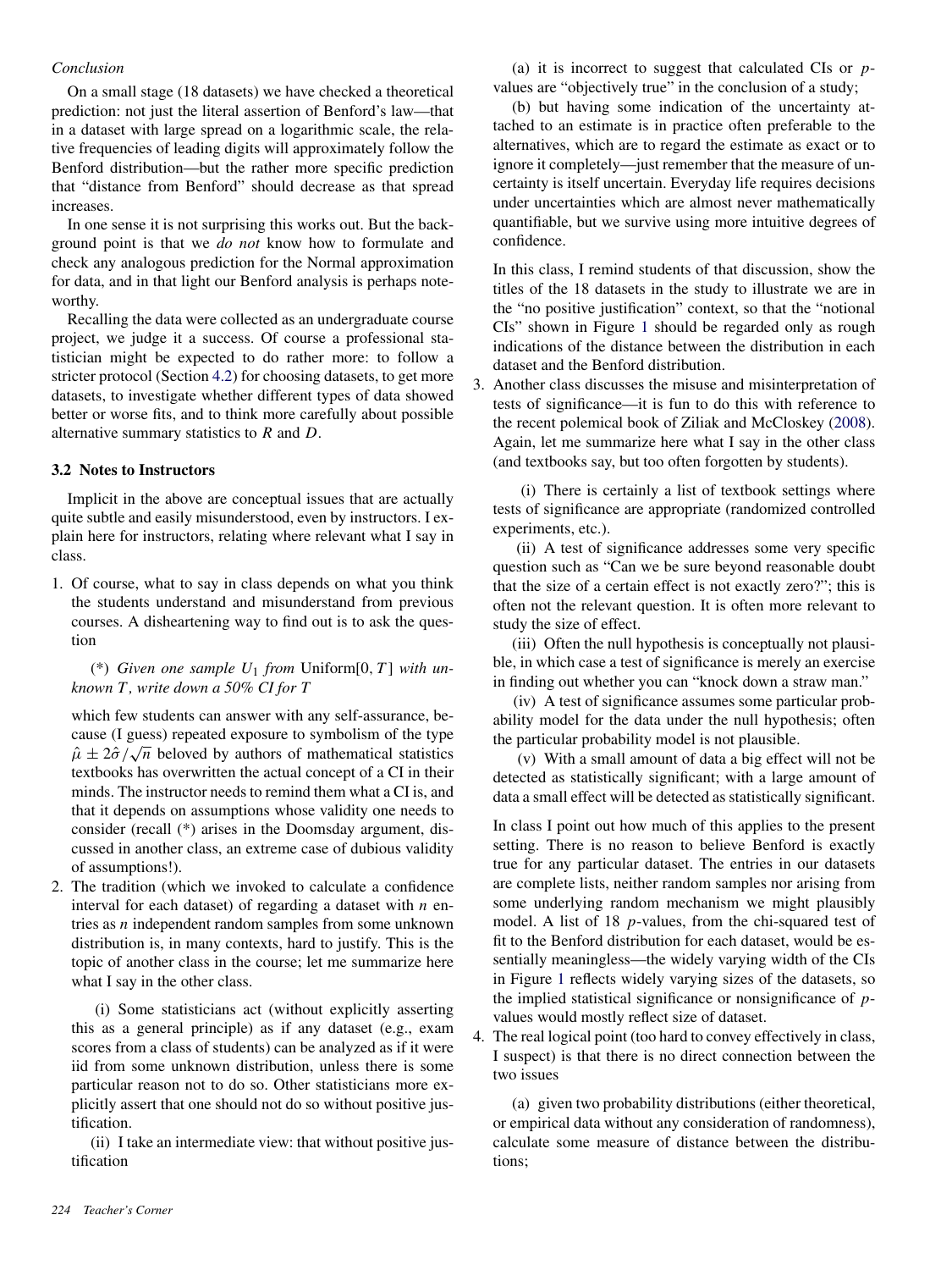<span id="page-4-0"></span>(b) given an iid sample from some distribution, might this have come from a particular specified distribution?

other than the fact it is mathematically convenient to use "sum of squares of differences" in both contexts. We are interested in (a)—that is part of the "explanation" we are studying—but we also take into account notional sampling variability, expressing distance via a notional CI rather than a point estimate.

- 5. Note that our  $\pm 1$  S.E. confidence intervals are not 68% confidence intervals (the null distribution is not Normal). I do not say this in class (unless it arises from a student question) because it is a bit of a distraction—the numerical value is hardly important. Similarly, a student might be puzzled by the fact that three of the 18 confidence intervals include (impossible) negative values. If asked, I explain that this might be embarrassing to a professional statistician, but is not an actual error; rather, one could devise a technically better rule for constructing the CI so this did not happen.
- 6. The calculation for [\(1\)](#page-2-0) is given in online supplemental material. I see little value in doing algebra in real time in class; this calculation would be posted on the course web site, which contains extensive course-related material. One could give a shorter derivation of the variance by quoting results about the chi-squared distribution, but this leads to possible confusion with the chi-squared test of significance, and the few calculations I do in class are intended to remind students of basic mathematical probability techniques.

#### **3.3 Note to Instructors: Background to Benford's Law**

I do not talk in class about the history of Benford's law, and say only three sentences (see below) about rigorous hypothesisconclusion formulations, but let me write a few words here because I find some current literature unsatisfactory. Feller [\(1966,](#page-6-0) pp. 62–63, trivially edited) derived Benford's formula as follows:

The first significant digit of a number taken at random from a large body of physical or observational data may be considered as a random variable *Y >* 0 with some unknown distribution. The first significant digit of *Y* equals *k* iff  $10^n k \le Y < 10^n (k +$ 1) for some *n*. For the variable  $X = \log_{10} Y$  this means

$$
n + \log_{10} k \le X < n + \log_{10}(k+1). \tag{2}
$$

If the spread of *Y* is very large the reduced variable "*X* modulo 1" will be approximately uniformly distributed on [0*,* 1*)*, and the probability of (2) is then close to  $\log_{10}(k + 1) - \log_{10} k = b_k$ .

Now Feller's particular phrase "if the spread of *Y* is very large" is a poor choice of words because if *Y* is Uniform[0*,T* ] and *T* is very large, then we would normally think of *Y* as having large spread, whereas what the argument implies and what Feller obviously *meant* is that  $X = \log_{10} Y$  should have large spread. The contemporary phrase "large spread on a logarithmic scale" is better. With this emendment, Feller's explanation strikes me as the same as that in the previously cited modern sources (Fewster [1966;](#page-6-0) Wikipedia: Benford's law [2009\)](#page-6-0), though their graphics make the argument much easier for students to understand.

Pedantically, Feller's explanation is not really an "explanation" in the logical sense: it merely reduces a nonintuitive phenomenon to a more intuitive one (that when *X* has substantial spread, "*X* modulo 1" should be approximately uniformly distributed on [0*,* 1*)*) without justifying the latter. And this intuitive assertion does not correspond directly to any rigorous theorem, in that it is easy to write examples where the asserted conclusion is wrong.

There are several ways to obtain Benford's distribution as a rigorous limit under precisely specified hypotheses. Feller [\(1966\)](#page-6-0), in text preceding that cited above, implicitly outlined a theorem under hypotheses to the effect that the *Y* is a product of an increasing number of independent random variables. Hill [\(1995\)](#page-6-0) gave derivations of Benford's law based on more structural assumptions such as scale-invariance, and further technical work can be found in the online bibliography at *<http://www.benfordonline.net/>*.

A recurring theme in the course is to emphasize that a logically correct mathematical theorem is only relevant to the real world to the extent that you can check its assumptions in the particular real-world setting of interest. And I do not see how to check the assumptions of the Benford theorems for a particular kind of datasets we studied.

Anyway, what I say in class is a three-sentence summary.

Just as there are many versions of the CLT, proving a Normal limit under specified hypotheses, so there are several theorems in which Benford's law appears as the distributional limit under specified hypotheses. However, as with the fuzzy CLT, it seems impossible to check such hypotheses for a typical dataset of interest. The significance of the associated "explanation" in the Benford case is that its assumption is readily checked.

#### **4. BACK TO A BIGGER PICTURE**

# **4.1 What I Say in Class**

The general theme of the course is to examine critically what parts of the standard theoretical treatment of probability and statistics, as presented in textbooks, correspond to empirically verifiable features of the real world. Of course textbooks are rarely wrong in what they say explicitly; it is more a case of emphases, implicit impressions, and omissions. Recall, for instance, that in the recent best-seller *The Black Swan*, Taleb [\(2007\)](#page-6-0) argued forcefully that basic statistics textbooks place too much emphasis on Normal curve behavior and too little on power-law tail behavior.

On the theme of implicit impressions, let us return to an opening comment. There is a curious inconsistency between what many freshman textbooks *say* and what they *do* in exercises and examples regarding the issue of the validity of the Normal approximation for observed data. Table [1](#page-5-0) shows the contexts, in three textbooks, where in-text examples and student exercises use the Normal distribution.

(Note to instructor: I show the table as a slide, while saying that I categorized the examples as follows, even though the author's intention is often unclear.)

- *Cited*: the author appears to have some specific dataset in mind, though typically cited in a vague way (e.g., "the National Health Survey") so that the actual data cannot be readily located.
- *Asserted*: the author appears to be saying that, as a known general fact, data of this type are approximately Normally distributed.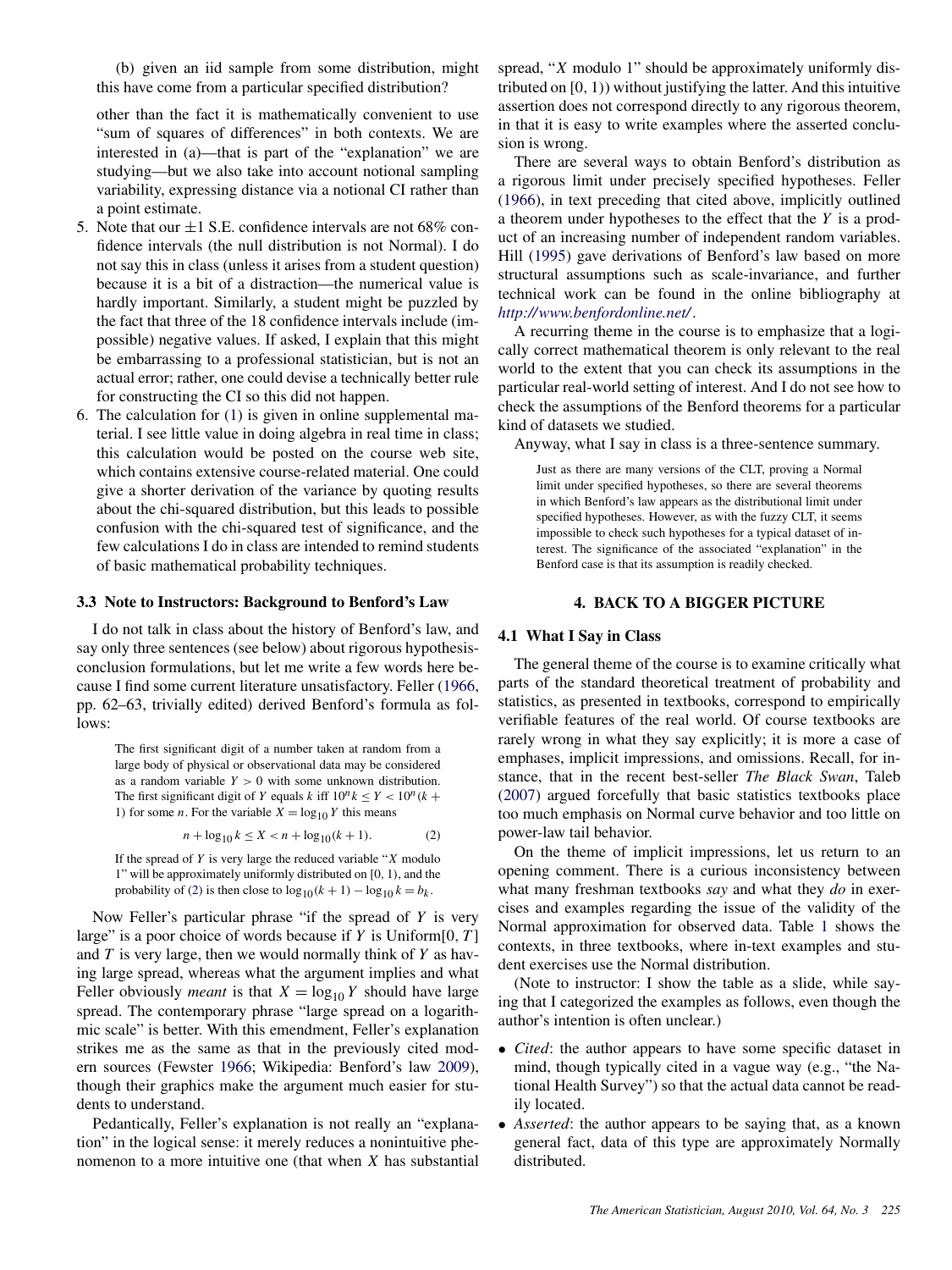<span id="page-5-0"></span>• *Assumed*: the author has either completely hypothetical data, or real data with given mean and SD but no given distribution, and tells the reader to assume Normal distribution for the purpose of doing a calculation.

It seems a reasonable presumption that, because of such examples, students come away from introductory statistics courses with the perception that data on these kinds of subjects follow the Normal distribution. Is this perception correct? Well, we do not really know: scientifically serious studies are hard to find, to put it mildly.

Now I am not suggesting that you students enter a centuriesold debate concerning the Normal. But an interesting future student project is to collect data (analogous to those in Table 1) on asserted instances of power-law distributions, and *The Black Swan* would be one place to start. It is also interesting to think about protocols for choosing datasets, and some guidance is given in the next section.

# **4.2 Notes to Instructors**

- 1. *Some details relating to Table* 1. A few examples were excluded: quantities standardized to Normal (IQ scores); classical data (Quételet); numerical data intended for student computer-aided analysis. Much of the human data is "broken down by age and sex," in the classic phrase.
- 2. What these three texts explicitly say about the general question

For what kinds of data is it empirically true, or reasonable to suppose, that histograms are approximately Normal?

(we are talking about observational data, not sample averages) is brief and unobjectionable. Weiss [\(1999\)](#page-6-0) said

| Cited                                     | Asserted                  | Assumed      | Example                                                                                                                                                                                                                                                                                                                                               | Type                 |
|-------------------------------------------|---------------------------|--------------|-------------------------------------------------------------------------------------------------------------------------------------------------------------------------------------------------------------------------------------------------------------------------------------------------------------------------------------------------------|----------------------|
| $\sqrt{}$<br>$\checkmark$<br>$\sqrt{ }$   | $\sqrt{}$<br>$\checkmark$ |              | Height<br>Weight<br>Cholesterol level<br>Blood pressure<br>Gestation time                                                                                                                                                                                                                                                                             | Human physiology     |
| $\checkmark$<br>$\checkmark$<br>$\sqrt{}$ |                           | $\checkmark$ | Body temperature<br>Brain weight<br>Skull breadth<br>Eye-contact time<br>Reduction in oxygen consumption<br>during transcendental meditation                                                                                                                                                                                                          |                      |
| $\sqrt{}$<br>$\sqrt{2}$                   | $\checkmark$              |              | SAT (and similar exam) scores<br>Farm laborer wages<br>Family food expenses<br>Recreational shopping expenses (teenage)<br>TV hours watched (child)<br>Time in shower<br>10k race times<br>Baseball batting ave<br>Household paper recycling quantity<br>In-home furniture assembly time<br>Military service point scores<br>Store complaints per day | Human behavior       |
|                                           |                           |              | Horse gestation time<br>Rattlesnake length<br>Scorpion length<br>Grapefruit weight                                                                                                                                                                                                                                                                    | Non-human physiology |
| $\checkmark$                              |                           |              | TV (and similar) lifetimes<br>Electrical resistance of product<br>Auto tire life (miles)<br>Weight in package<br>Thermometer inaccuracy<br>Coil springs strength<br>Weight of quarters (25c)                                                                                                                                                          | Product quality      |
| $\checkmark$                              |                           |              | Yearly major earthquakes<br>Annual rainfall Iowa<br>Inter-eruption times, Old Faithful                                                                                                                                                                                                                                                                | Geophysics           |
|                                           |                           |              | Inflight radiation exposure<br>Mice: number of fights<br>Repeated weighings                                                                                                                                                                                                                                                                           | Miscellaneous        |

Table 1. Textbook (Triola [1998;](#page-6-0) Weiss [1999;](#page-6-0) Freund [2001\)](#page-6-0) examples of the Normal distribution for data.